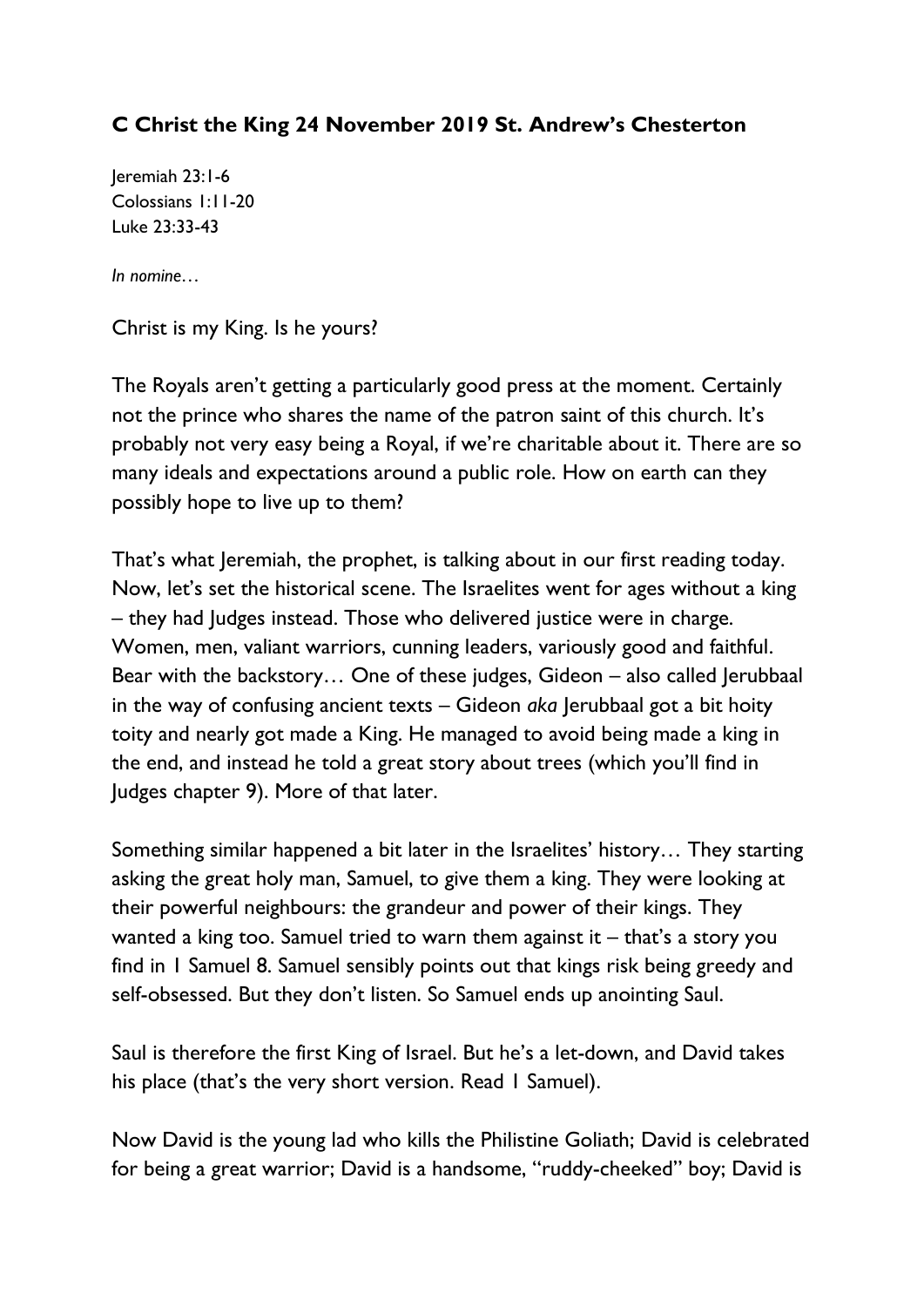a gifted musician and many of the Psalms are listed as his (whether or not he wrote them we cannot know, but the point is that his is the name associated with the Psalms and all their prayer and praise). David is also an adulterer (remember Bathsheba? 2 Samuel 11) and David does get things wrong. But in general, he is remembered in Israelite history as the great King, the archetype of what a King should look like, how he should behave. (He does after all know when he's got something wrong, and he gets very sorry about it).

David is the King *par excellence*, the king whose reign is looked back upon as a glorious time, when all Israel – the northern kingdom of Israel and the southern kingdom of Judah - was united under the one great King.

A great King who used to be a shepherd boy.

So – Jeremiah. In today's prophecy, the image of shepherd stands for king. This would have been very clear in Jeremiah's time, the time of the destruction of Jerusalem and the beginning of exile, because in the final words of our reading, the name of the good projected king is "The LORD is our Righteousness", *Yahweh ṣedek*. This is a variant on the name Zedekiah - *ṣedek Yah –* which just happens to be the name of the king of Judah, the southern kingdom, who had already been placed on the throne by Babylonians as a puppet king ten years previously. His failings led to the complete fall of Jerusalem in 586BC, when most of the educated classes of Jerusalem went into exile in Babylon. Not Jeremiah though – because he'd upset the powers-that-be by his prophesying (surprising that) – he had been thrown into jail just before the Babylonian invasion, and that had meant he was left behind in Jerusalem when most of the people had been shipped off.

So Jeremiah speaks God's lament of the bad shepherds, or kings, who have been letting down his flock, his people. The Kings who don't live up to David's ideal.

Zedekiah is not the only play on words we get here. Unseeming as it is, the verb "shepherd", "pasture" (whence our word "pastor") in Hebrew is too close for comfort to the word for "bad" or "evil". They're different of course  $-$  but when you get both in the same verse  $-$  v. 2  $-$  in Hebrew, you notice it. These shepherding people "*ro'im*" have done evil "*ro'a*". There's yet another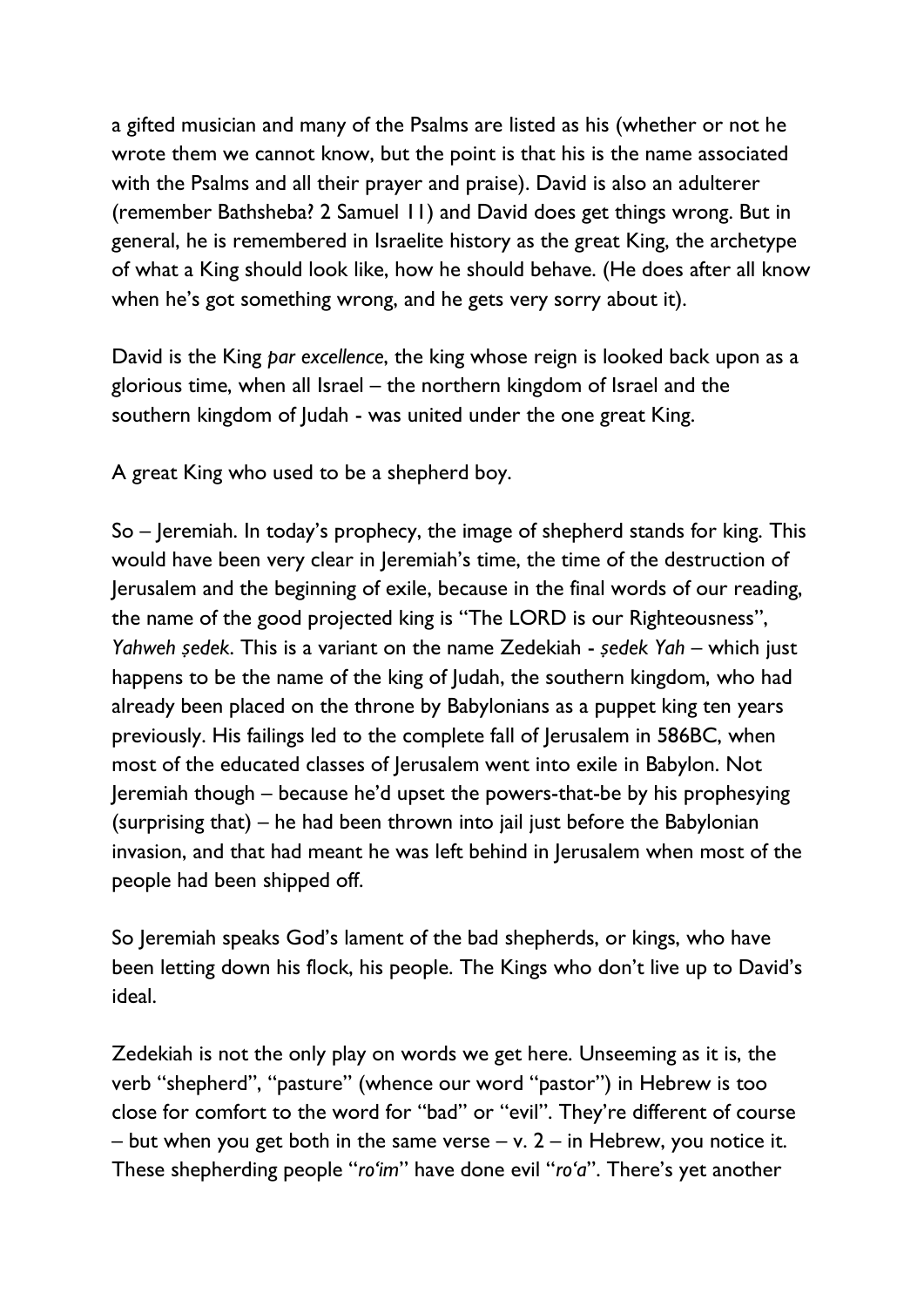word play – Hebrew has just one word *paqad* which the translation we're using today likewise just translates with "attend to" – which has both pastoral but also sinister overtones. Normally a caring word, it can also be about meting out justice and righteousness. The bad shepherd, the bad king, gets his comeuppance. (Isn't Hebrew fun?)

Now there's space for a new king, a good king, an ideal king. Verse 5, now God can raise up a righteous branch for King David, that epitome of kingship. The Davidic line in these last kings has become like a tree that was cut down, leaving only a stump. Jeremiah is prophesying that nevertheless the best-ever king will come from this good stock. We'll sing in Advent of the "rod of Jesse", and of course Jesse was David's father. At Christmas we hear that Jesus is of the House and Lineage of David. As Christians we can see that Jesus comes – like "The LORD is our Righteousness" – to be not just a King like David was, but more perfectly kingly. Perfectly wise, perfectly just, perfectly righteous.

The LORD is our Righteousness. And Christ is our King.

But it's a devastatingly arresting kingship that Jesus will inhabit on the cross. For that will be his throne. Where the kings of this earth would have crowns of precious metal and jewels, Jesus has a crown of thorns. Where the royals that we might think of are served rich wine, Jesus is served vinegar on a stick, and his own blood becomes a richer wine than any that could be served at an earthly banquet. The inscription above him on the cross – normally the charge on which a criminal was put to death – "This is the King of the Jews". And, in one of the oddly rare moments when the Synoptic Gospels Matthew, Mark, and Luke all are exactly in line with one another, the detail "they cast lots to divide his clothing" is taken from Psalm 22, verse 18.

A Davidic psalm. Which, in Biblical Hebrew, begins with the words "Eli, eli, azabtani?" My God, my God, why have you forsaken me? Heard that – or something very similar – before?

David was the best king the Israelites could picture in their mind's eye. Jesus' kingship is mind-blowing.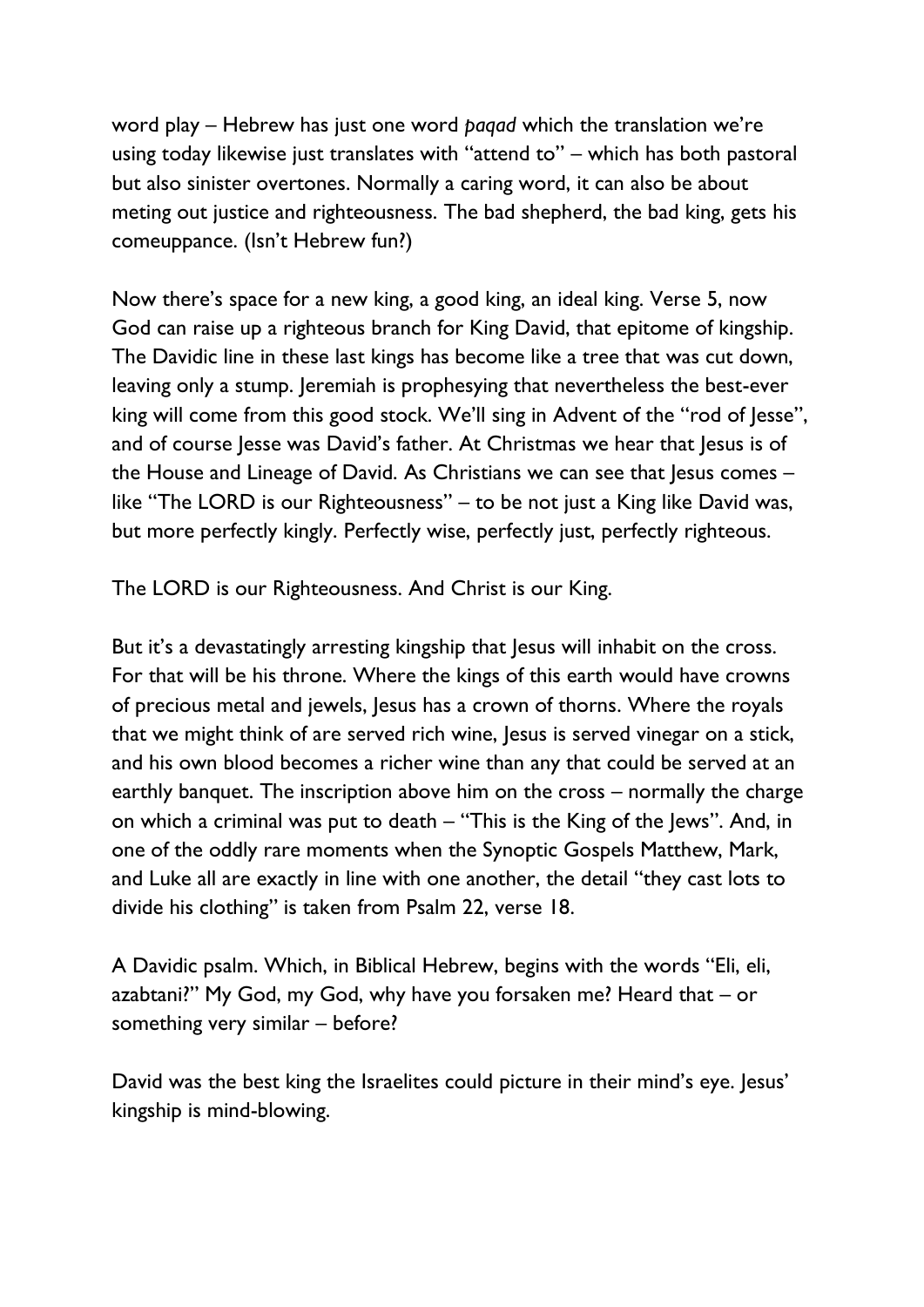So that's where the back-story comes in. Israelites had a complex relationship with kingship. It became the be-all and end-all. A be-all and end-all that, on the festival of Christ the King, heralds Advent, and its double themes - not only of getting ready for the coming of Jesus at Christmas (complete with both shepherds and kings); but also the Advent theme of the *second* coming of Christ our Saviour. The LORD our Righteousness.

Now just in case some of you prefer Church History to detailed Hebrew exegesis, this Feast of Christ the King was established by Pope Pius IX in the encyclical *Quas Primas* of 1925. Canon Angela Tilby has described the feastday as

a counterblast to secularism and fascism. It was meant to bring confidence to a Church that was beleaguered, and to send a signal to aspiring European politicians that the Church was still a forceful presence in society.

That power is what was brought out in our second reading today, the Letter to the Colossians. It's a literally *dynamic* reading, where the joy at recognising this most perfect power in Christ spills out into a hymn of praise (because that's what verses 15-20 are) describing the God and King we worship.

Is Christ your King? He is mine. And his power and kingship sometimes fill me with unexpected and overflowing strength. Not all the time, mind, because I'm human, and other things get in the way all too often. But there are times when I can move from studying the Bible, thinking about the things of God in an abstract way, to wanting to sing of him: when the head stuff changes my heart. Christ is my King. And let's face it, we all need strength from time to time. More often than not, really.

Just a last thought now from your Diocesan Director of Ordinands and Vocations. Right at the start of this sermon *three hours ago you're probably thinking* I mentioned Gideon *aka* Jerubbaal who told a great story about trees (Judges 9) to persuade the Israelites not to make him a king. You may know it. The olive tree could not be persuaded to be king because his calling was to make rich olive oil. The fig tree could not be persuaded to be king because his calling was to grow sweet delicious fruit. The vine could not be persuaded to